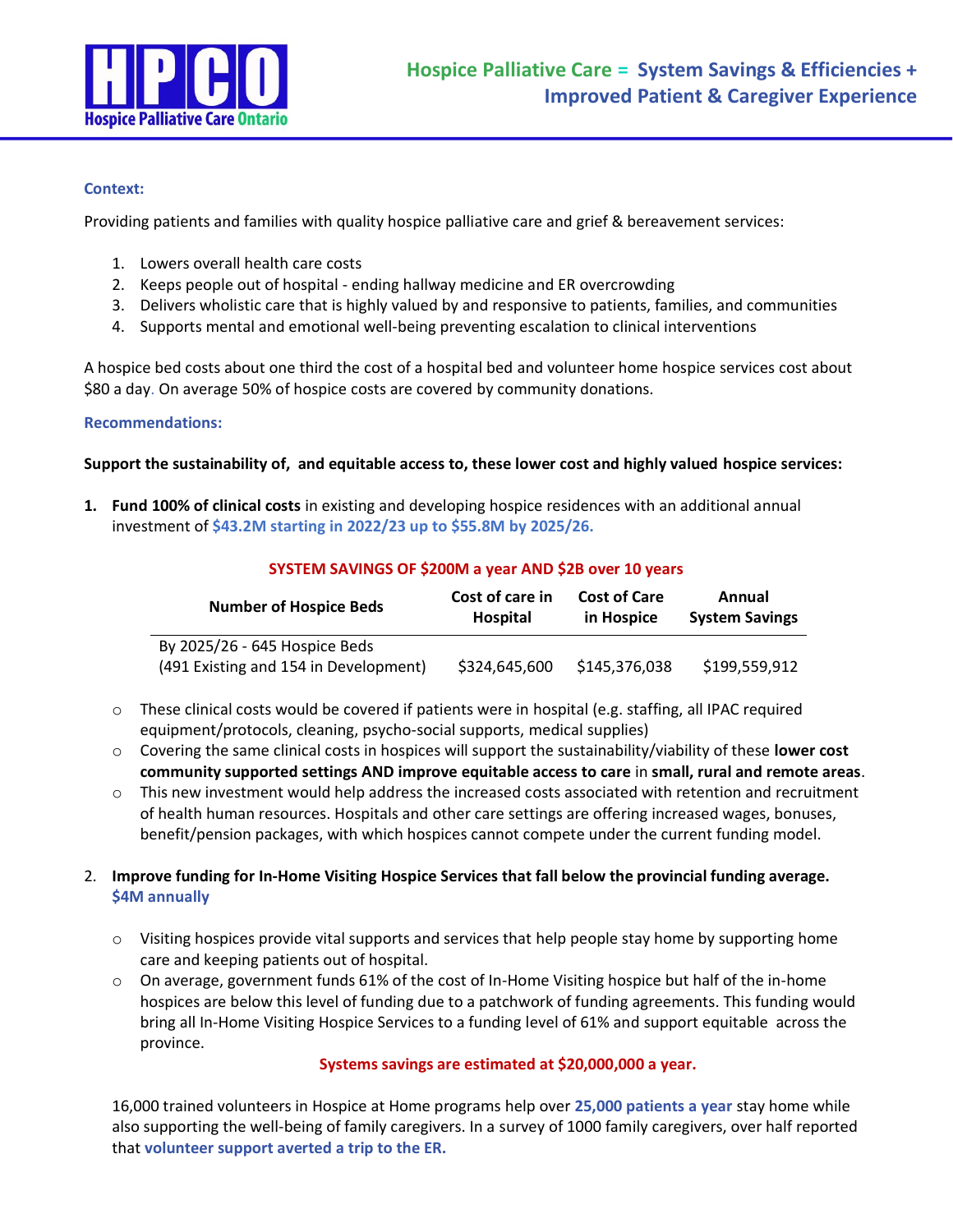## **3. Address the pandemic of grief - Provide funding for patient, family and community grief and bereavement services. \$10M new annual investment in 2022/23 up to \$25M by 2025/26**

- o So many families are grieving throughout Ontario in the wake of COVID, and this pandemic of grief will continue as our aging population nears the end of life and more of us face grief and bereavement.
- o Hospice services support the wellbeing of people experience grief and bereavement, preventing more complex mental health issues and the need for clinical interventions.
- o Hospices are the main providers of grief and bereavement services in communities. Hospices support the health and wellbeing not just of patients and their families but of people of all ages throughout communities. This keeps people functioning well and out of the health care system.
- o Both Hospice Residences and Hospice at In-Home Hospice Services provide grief and bereavement programs, with both peer-based and regulated professional supports. Services are offered both in person and virtually.

In 2020, hospices in Ontario conducted over 10,000 bereavement groups, mostly virtually, supporting over 35,000 bereaved individuals.

## **Conclusion:**

With these strategic investments, Government can realize significant annual savings, keep people out of more costly hospital beds, provide an excellent patient, caregiver, and health care worker experience, and support the wellbeing of grieving families.

People and communities highly value their hospice services. Their donations demonstrate that. However, costs are outstripping fundraising potential. Small but significant investments in the hospice sector will lower overall health care costs and provide excellent and meaningful patient and caregiver experience.